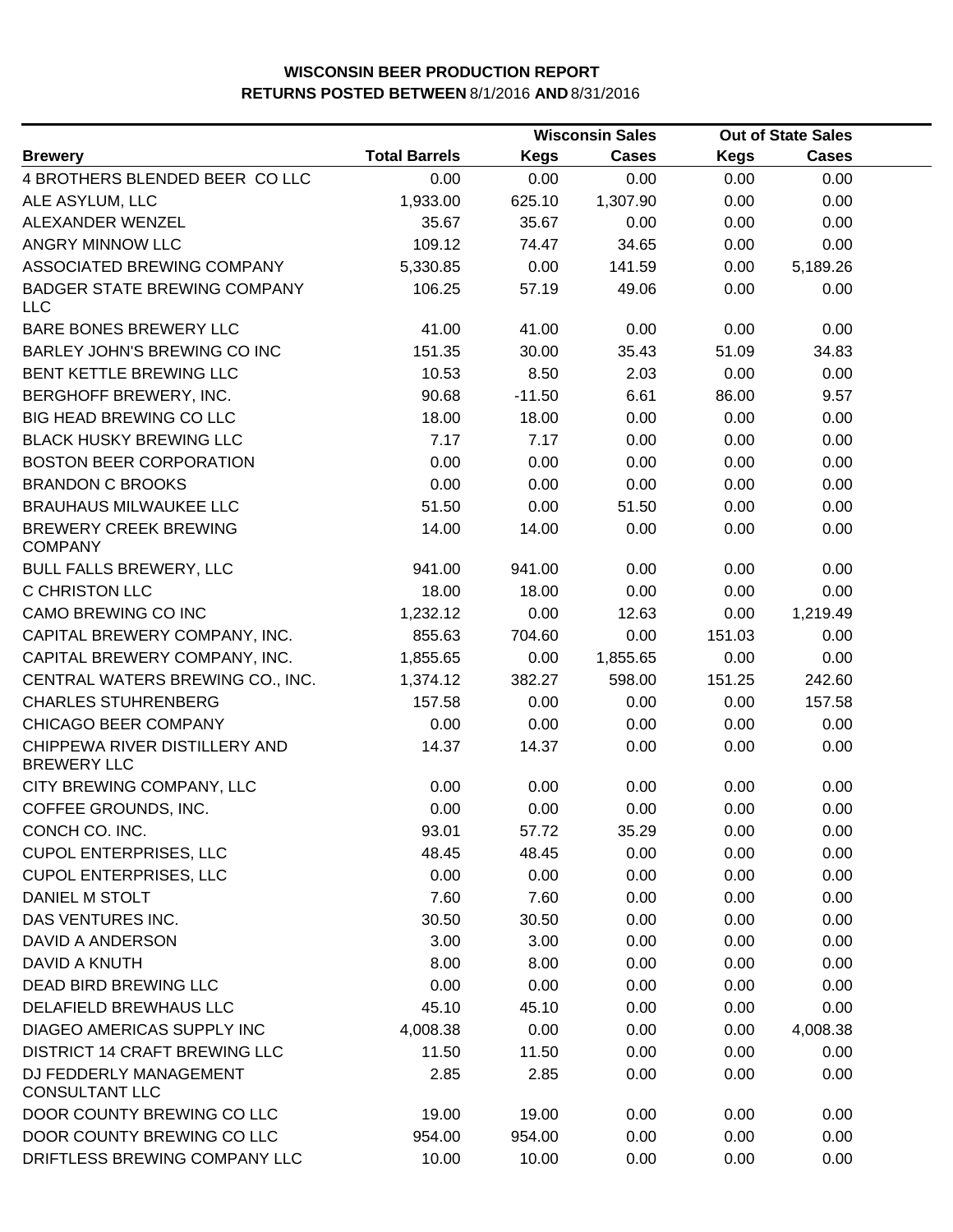|                                                            |                      |             | <b>Wisconsin Sales</b> |             | <b>Out of State Sales</b> |  |
|------------------------------------------------------------|----------------------|-------------|------------------------|-------------|---------------------------|--|
| <b>Brewery</b>                                             | <b>Total Barrels</b> | <b>Kegs</b> | <b>Cases</b>           | <b>Kegs</b> | <b>Cases</b>              |  |
| <b>DUBUQUE BREWING &amp; MALTING</b><br><b>COMPANY LLC</b> | 0.00                 | 0.00        | 0.00                   | 0.00        | 0.00                      |  |
| ERB ENTERPRISES LLC                                        | 0.00                 | 0.00        | 0.00                   | 0.00        | 0.00                      |  |
| <b>ESSER DISTRIBUTING CO INC</b>                           | 0.00                 | 0.00        | 0.00                   | 0.00        | 0.00                      |  |
| FK&P, LLC                                                  | 0.00                 | 0.00        | 0.00                   | 0.00        | 0.00                      |  |
| FIVE STAR BREWING CO INC.                                  | 1,318.83             | 0.00        | 13.21                  | 0.00        | 1,305.62                  |  |
| FOX RIVER BREWING COMPANY II, LLC                          | 133.39               | 133.39      | 0.00                   | 0.00        | 0.00                      |  |
| FOX RIVER BREWING COMPANY, LLC                             | 121.20               | 121.20      | 0.00                   | 0.00        | 0.00                      |  |
| FRANKENMUTH BREWING COMPANY                                | 100.22               | 0.00        | 0.00                   | 0.00        | 100.22                    |  |
| <b>FRESAR INC</b>                                          | 0.81                 | 0.81        | 0.00                   | 0.00        | 0.00                      |  |
| <b>FULTON LLC</b>                                          | 65.53                | 12.00       | 53.53                  | 0.00        | 0.00                      |  |
| GD3 LLC                                                    | 217.10               | 217.10      | 0.00                   | 0.00        | 0.00                      |  |
| GD4, LLC                                                   | 87.00                | 87.00       | 0.00                   | 0.00        | 0.00                      |  |
| GJS SALES, INC.                                            | 0.00                 | 0.00        | 0.00                   | 0.00        | 0.00                      |  |
| GJS SALES, INC.                                            | 57.16                | 0.00        | 57.16                  | 0.00        | 0.00                      |  |
| <b>GOOD CITY BREWING LLC</b>                               | 58.40                | 58.40       | 0.00                   | 0.00        | 0.00                      |  |
| <b>GRANITE CITY RESTAURANT</b><br><b>OPERATIONS INC</b>    | 44.84                | 44.84       | 0.00                   | 0.00        | 0.00                      |  |
| <b>GRANT PAULY</b>                                         | 323.54               | 154.70      | 119.03                 | 35.00       | 14.81                     |  |
| <b>GRAY BREWING CO.</b>                                    | 135.58               | 67.08       | 41.95                  | 14.50       | 12.05                     |  |
| <b>GREEN BAY BREWING COMPANY</b>                           | 323.74               | 149.24      | 174.50                 | 0.00        | 0.00                      |  |
| <b>GREENVIEW BREWING LLC</b>                               | 7.07                 | 2.56        | 4.51                   | 0.00        | 0.00                      |  |
| <b>GUY R LILJA</b>                                         | 0.00                 | 0.00        | 0.00                   | 0.00        | 0.00                      |  |
| <b>GWBC LLC</b>                                            | 0.00                 | 0.00        | 0.00                   | 0.00        | 0.00                      |  |
| HILLSBORO BREWING COMPANY LLC                              | 19.33                | 19.33       | 0.00                   | 0.00        | 0.00                      |  |
| HOP HAUS BREWING COMPANY LLC                               | 25.00                | 25.00       | 0.00                   | 0.00        | 0.00                      |  |
| HORNELL BREWING CO INC                                     | 6,559.35             | 0.00        | 5.01                   | 0.00        | 6,554.34                  |  |
| HORNY GOAT BREWING CO.                                     | 0.00                 | 0.00        | 0.00                   | 0.00        | 0.00                      |  |
| <b>HOUSE OF BREWS LLC</b>                                  | 80.04                | 76.04       | 4.00                   | 0.00        | 0.00                      |  |
| <b>ISAAC SHOWAKI</b>                                       | 124.43               | 52.38       | 72.05                  | 0.00        | 0.00                      |  |
| JACOB LEINENKUGEL BREWING CO.,<br><b>LLC</b>               | 14,072.83            | 1,023.63    | 5,545.37               | 1,232.37    | 6,271.46                  |  |
| <b>JEAN M LANE</b>                                         | 12.00                | 12.00       | 0.00                   | 0.00        | 0.00                      |  |
| <b>JOHN JAGEMANN</b>                                       | 24.00                | 0.00        | 24.00                  | 0.00        | 0.00                      |  |
| KARBEN4 BREWING LLC                                        | 920.69               | 424.10      | 496.59                 | 0.00        | 0.00                      |  |
| KATCHEVER & CO LLC                                         | 332.88               | 150.26      | 182.62                 | 0.00        | 0.00                      |  |
| KELLERMEISTER BEVERAGES, LLC                               | 13.30                | 13.30       | 0.00                   | 0.00        | 0.00                      |  |
| <b>KUL BREWING LLC</b>                                     | 426.75               | 0.00        | 426.75                 | 0.00        | 0.00                      |  |
| LACROSSE BREWING LLC                                       | 1,566.90             | 18.00       | 683.20                 | 0.00        | 865.70                    |  |
| LAKEFRONT BREWERY, INC.                                    | 4,781.63             | 1,629.09    | 2,105.36               | 68.99       | 978.19                    |  |
| LAKEFRONT BREWERY, INC.                                    | 0.00                 | 0.00        | 0.00                   | 0.00        | 0.00                      |  |
| LAKEWALK BREWERY AND CAFE<br><b>COMPANY</b>                | 54.00                | 54.00       | 0.00                   | 0.00        | 0.00                      |  |
| LAZY MONK BREWING LLC                                      | 54.95                | 34.60       | 20.35                  | 0.00        | 0.00                      |  |
| LEATHERHEAD BREWING COMPANY<br><b>LLC</b>                  | 21.05                | 21.05       | 0.00                   | 0.00        | 0.00                      |  |
| <b>LEE BURGESS</b>                                         | 0.00                 | 0.00        | 0.00                   | 0.00        | 0.00                      |  |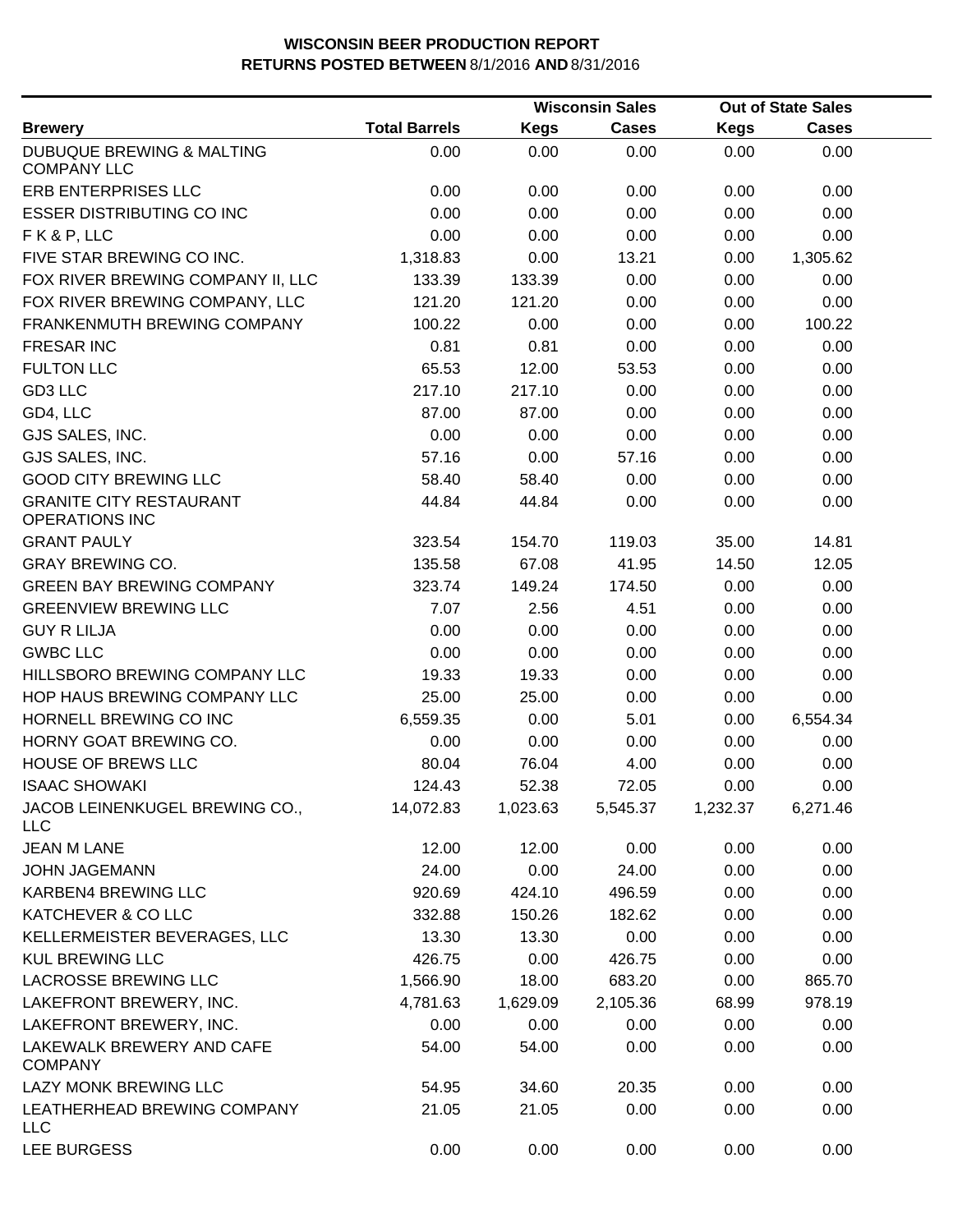|                                            |                      |           | <b>Wisconsin Sales</b> |             | <b>Out of State Sales</b> |  |
|--------------------------------------------|----------------------|-----------|------------------------|-------------|---------------------------|--|
| <b>Brewery</b>                             | <b>Total Barrels</b> | Kegs      | <b>Cases</b>           | <b>Kegs</b> | <b>Cases</b>              |  |
| <b>LEVI FUNK</b>                           | 0.00                 | 0.00      | 0.00                   | 0.00        | 0.00                      |  |
| LHM BREW PUB, LLC                          | 23.13                | 23.13     | 0.00                   | 0.00        | 0.00                      |  |
| LIKE MINDS BREWING LLC                     | 0.00                 | 0.00      | 0.00                   | 0.00        | 0.00                      |  |
| <b>LOST ISLAND WINE LLC</b>                | 2.42                 | 2.42      | 0.00                   | 0.00        | 0.00                      |  |
| LUCETTE BREWING COMPANY LLC                | 85.87                | 31.50     | 38.81                  | 12.00       | 3.56                      |  |
| MARK ANTHONY BREWING INC                   | 54,929.63            | 0.00      | $-13,796.18$           | 0.00        | 68,725.81                 |  |
| <b>MARK RIGGLE</b>                         | 0.00                 | 0.00      | 0.00                   | 0.00        | 0.00                      |  |
| <b>MATTHEW J GEARY</b>                     | 31.02                | 30.22     | 0.80                   | 0.00        | 0.00                      |  |
| MILLER BREWING INTERNATIONAL,<br>INC.      | 0.00                 | 0.00      | 0.00                   | 0.00        | 0.00                      |  |
| MILLERCOORS LLC                            | 483.17               | 11.99     | 1.23                   | 348.01      | 121.94                    |  |
| MILLERCOORS LLC                            | 705,615.43           | 16,807.26 | 130,590.05             | 52,156.00   | 506,062.12                |  |
| MILWAUKEE BREWING COMPANY                  | 992.42               | 383.55    | 569.44                 | 7.25        | 32.18                     |  |
| MILWAUKEE BREWING COMPANY                  | 60.00                | 60.00     | 0.00                   | 0.00        | 0.00                      |  |
| MOBCRAFT BEER INC                          | 0.00                 | 0.00      | 0.00                   | 0.00        | 0.00                      |  |
| MOBCRAFT BEER INC                          | 10.25                | 0.00      | 10.25                  | 0.00        | 0.00                      |  |
| MOOSEJAW PIZZA & BREWING CO LLC            | 167.80               | 140.54    | 27.26                  | 0.00        | 0.00                      |  |
| MOUNTAIN CREST SRL LLC                     | 8,563.19             | 53.50     | 947.21                 | 159.75      | 7,402.73                  |  |
| NATHAN R WARNKE                            | 0.00                 | 0.00      | 0.00                   | 0.00        | 0.00                      |  |
| NEW GLARUS BREWING COMPANY                 | 802.75               | 102.75    | 700.00                 | 0.00        | 0.00                      |  |
| NEW GLARUS BREWING COMPANY                 | 17,065.37            | 5,926.00  | 11,139.37              | 0.00        | 0.00                      |  |
| NORTHWOODS BREWING CORP LLC                | 73.50                | 73.50     | 0.00                   | 0.00        | 0.00                      |  |
| O'SO BREWING COMPANY                       | 553.83               | 248.03    | 305.80                 | 0.00        | 0.00                      |  |
| OLD ABE BREWING LLC                        | 0.00                 | 0.00      | 0.00                   | 0.00        | 0.00                      |  |
| <b>OLIPHANT BREWING LLC</b>                | 25.20                | 25.20     | 0.00                   | 0.00        | 0.00                      |  |
| PARCHED EAGLE BREWPUB LLC                  | 11.15                | 11.15     | 0.00                   | 0.00        | 0.00                      |  |
| PATRICK MC INTOSH                          | 42.83                | 41.83     | 0.00                   | 1.00        | 0.00                      |  |
| PETER H GENTRY                             | 6.00                 | 6.00      | 0.00                   | 0.00        | 0.00                      |  |
| PETER H GENTRY                             | 9.00                 | 9.00      | 0.00                   | 0.00        | 0.00                      |  |
| PETER PETERSON                             | 12.00                | 12.00     | 0.00                   | 0.00        | 0.00                      |  |
| PHUSION PROJECTS LLC                       | 34,759.72            | 0.00      | 631.08                 | 0.00        | 34,128.64                 |  |
| PITCHFORK BREWING LLC                      | 26.64                | 26.64     | 0.00                   | 0.00        | 0.00                      |  |
| PLYMOUTH BREWING COMPANY LLC               | 12.56                | 12.56     | 0.00                   | 0.00        | 0.00                      |  |
| PORT HURON BREWING COMPANY,<br><b>LLC</b>  | 42.27                | 34.58     | 7.69                   | 0.00        | 0.00                      |  |
| POTOSI BREWING COMPANY                     | 898.30               | 184.40    | 577.80                 | 41.60       | 94.50                     |  |
| RAIL HOUSE PROPERTIES LLC                  | 16.50                | 16.50     | 0.00                   | 0.00        | 0.00                      |  |
| RAISED GRAIN BREWING COMPANY<br><b>LLC</b> | 39.84                | 39.84     | 0.00                   | 0.00        | 0.00                      |  |
| RANDOLPH OSKEY                             | 12.81                | 12.81     | 0.00                   | 0.00        | 0.00                      |  |
| RANDYS FUN HUNTERS BREWERY INC             | 6.00                 | 6.00      | 0.00                   | 0.00        | 0.00                      |  |
| RED EYE BREWING COMPANY LLC                | 27.40                | 27.40     | 0.00                   | 0.00        | 0.00                      |  |
| REGAL BRAU BREWING COMPANY LLC             | 9,499.86             | 0.00      | 280.02                 | 0.00        | 9,219.84                  |  |
| RHINELANDER BREWING CO LLC                 | 3,918.01             | 14.75     | 228.52                 | 0.00        | 3,674.74                  |  |
| ROBERT A LARSON                            | 258.55               | 102.83    | 103.06                 | 16.00       | 36.66                     |  |
| ROCKY REEF BREWING COMPANY                 | 2.56                 | 2.56      | 0.00                   | 0.00        | 0.00                      |  |
| <b>ROGER MILLER</b>                        | 7.41                 | 7.41      | 0.00                   | 0.00        | 0.00                      |  |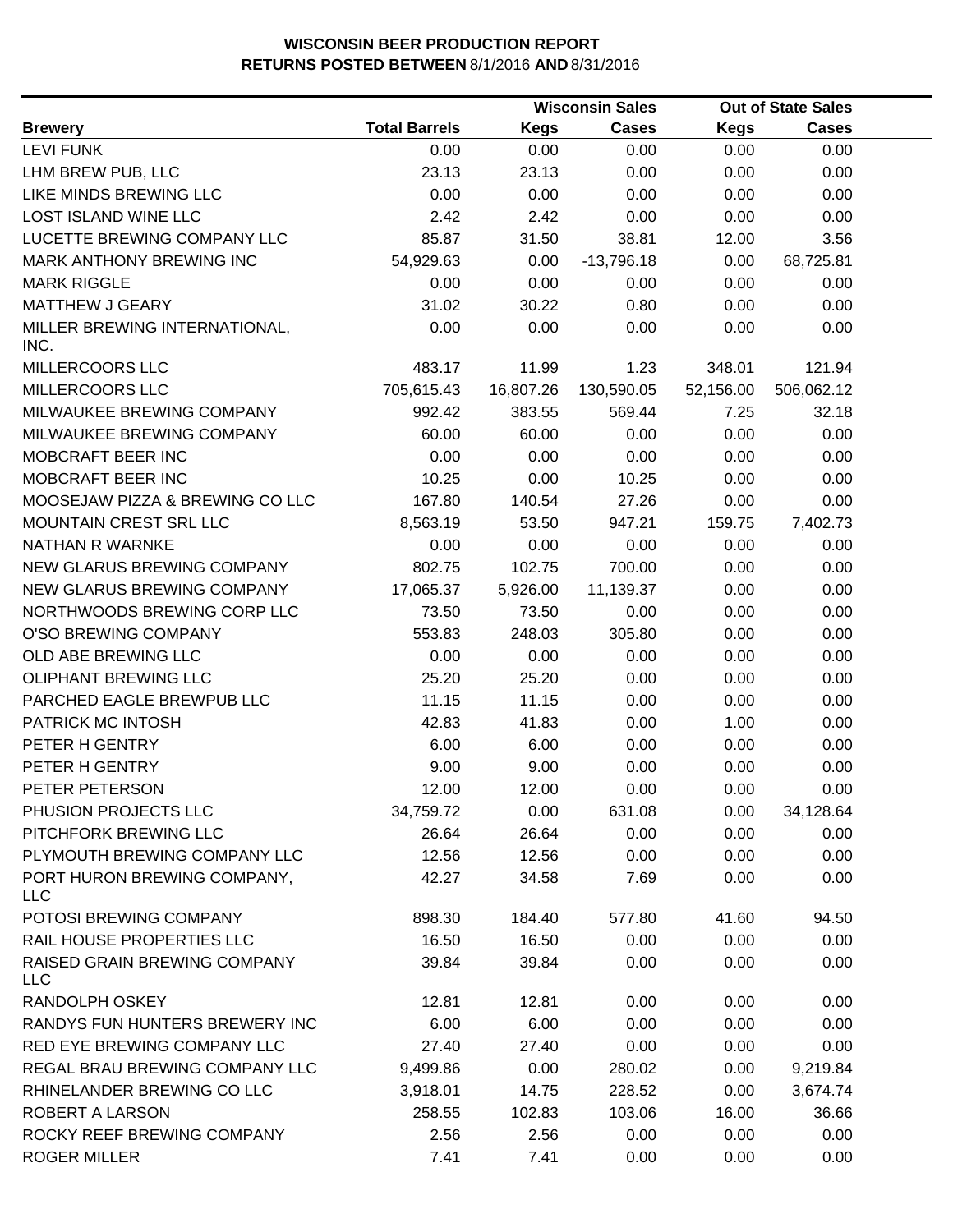|                                                         |                      |             | <b>Wisconsin Sales</b> |             | <b>Out of State Sales</b> |  |
|---------------------------------------------------------|----------------------|-------------|------------------------|-------------|---------------------------|--|
| <b>Brewery</b>                                          | <b>Total Barrels</b> | <b>Kegs</b> | <b>Cases</b>           | <b>Kegs</b> | <b>Cases</b>              |  |
| <b>ROSS M NELSON</b>                                    | 0.33                 | 0.33        | 0.00                   | 0.00        | 0.00                      |  |
| ROWLAND'S CALUMET BREWING CO.,<br>INC.                  | 8.00                 | 8.00        | 0.00                   | 0.00        | 0.00                      |  |
| ROWLAND'S CALUMET BREWING CO.,<br>INC.                  | 8.00                 | 8.00        | 0.00                   | 0.00        | 0.00                      |  |
| RUSH RIVER BREWING LLC                                  | 239.97               | 58.00       | 79.11                  | 55.97       | 46.89                     |  |
| <b>RUSTIC VENTURES LLC</b>                              | 16.48                | 16.48       | 0.00                   | 0.00        | 0.00                      |  |
| SAND CREEK BREWING CO LLC                               | 382.84               | 118.12      | 191.51                 | 0.16        | 73.05                     |  |
| SILVER CREEK BREWING COMPANY                            | 18.50                | 18.50       | 0.00                   | 0.00        | 0.00                      |  |
| SLEEMAN BREWING COMPANY USA<br><b>INC</b>               | 26,404.83            | 67.42       | 1,044.13               | 6,350.75    | 18,942.53                 |  |
| <b>SLOCUM LLC</b>                                       | 110.50               | 110.50      | 0.00                   | 0.00        | 0.00                      |  |
| SOUTH SHORE BREWERY, INC.                               | 96.65                | 61.34       | 31.50                  | 0.33        | 3.48                      |  |
| SOUTH SHORE BREWERY, INC.                               | 0.00                 | 0.00        | 0.00                   | 0.00        | 0.00                      |  |
| SPB LLC                                                 | 2,607.74             | 697.50      | 1,422.10               | 150.25      | 337.89                    |  |
| SPRECHER BREWING COMPANY, INC.                          | 1,205.83             | 691.25      | 315.79                 | 27.50       | 171.29                    |  |
| STARBOARD BREWING COMPANY LLC                           | 13.00                | 13.00       | 0.00                   | 0.00        | 0.00                      |  |
| STILLMANK BREWING COMPANY                               | 130.57               | 66.02       | 64.55                  | 0.00        | 0.00                      |  |
| STONE CELLAR BREWPUB, INC.                              | 261.77               | 261.77      | 0.00                   | 0.00        | 0.00                      |  |
| SUGAR CREEK ACQUISITION LLC                             | 0.00                 | 0.00        | 0.00                   | 0.00        | 0.00                      |  |
| <b>TAILGATE BEER LLC</b>                                | 0.00                 | 0.00        | 0.00                   | 0.00        | 0.00                      |  |
| THE BENJAMIN BEER COMPANY INC                           | 13.75                | 13.75       | 0.00                   | 0.00        | 0.00                      |  |
| THE BRONX BREWERY, LLC                                  | 0.00                 | 0.00        | 0.00                   | 0.00        | 0.00                      |  |
| THE ENLIGHTENED IMBIBER LLC                             | 9.00                 | 9.00        | 0.00                   | 0.00        | 0.00                      |  |
| THE FRESH FROM CALIFORNIA FAMILY<br><b>BUSINESS INC</b> | 0.00                 | 0.00        | 0.00                   | 0.00        | 0.00                      |  |
| THE GD 2 LLC                                            | 75.23                | 75.23       | 0.00                   | 0.00        | 0.00                      |  |
| THE GREAT DANE PUB AND BREWING<br>COMPANY, INC.         | 165.94               | 165.94      | 0.00                   | 0.00        | 0.00                      |  |
| THE LONE GIRL BREWING COMPANY -<br><b>WAUNAKEE LLC</b>  | 62.00                | 62.00       | 0.00                   | 0.00        | 0.00                      |  |
| THE MCKENZIE RIVER CORPORATION                          | 0.00                 | 0.00        | 0.00                   | 0.00        | 0.00                      |  |
| THE SAINT LOUIS BREWERY LLC                             | 0.00                 | 0.00        | 0.00                   | 0.00        | 0.00                      |  |
| TITLETOWN BREWING CO LLC                                | 565.00               | 319.00      | 246.00                 | 0.00        | 0.00                      |  |
| <b>TOM PORTER</b>                                       | 861.60               | 861.60      | 0.00                   | 0.00        | 0.00                      |  |
| <b>TOPPLING GOLIATH INC</b>                             | 0.00                 | 0.00        | 0.00                   | 0.00        | 0.00                      |  |
| TRES HERMANOS LLC                                       | 0.00                 | 0.00        | 0.00                   | 0.00        | 0.00                      |  |
| TRIBUTE BREWING COMPANY LLC                             | 81.45                | 45.51       | 35.94                  | 0.00        | 0.00                      |  |
| TWIN BEAGLES BREWING COMPANY<br><b>LLC</b>              | 6.20                 | 6.20        | 0.00                   | 0.00        | 0.00                      |  |
| UNITED BRANDS COMPANY INC                               | 119.53               | 0.00        | 119.53                 | 0.00        | 0.00                      |  |
| UNIVERSAL SALES INC                                     | 1,751.58             | 6.50        | 176.72                 | 5.00        | 1,563.36                  |  |
| URBAN HARVEST BREWING COMPANY<br><b>LLC</b>             | 11.00                | 11.00       | 0.00                   | 0.00        | 0.00                      |  |
| <b>VIKING BREW PUB LLC</b>                              | 21.00                | 0.00        | 21.00                  | 0.00        | 0.00                      |  |
| <b>VIKING BREWING</b>                                   | 12.58                | 5.35        | 7.23                   | 0.00        | 0.00                      |  |
| VINTAGE II, INC.                                        | 178.70               | 178.70      | 0.00                   | 0.00        | 0.00                      |  |
| <b>VINTAGE LLC</b>                                      | 0.00                 | 0.00        | 0.00                   | 0.00        | 0.00                      |  |